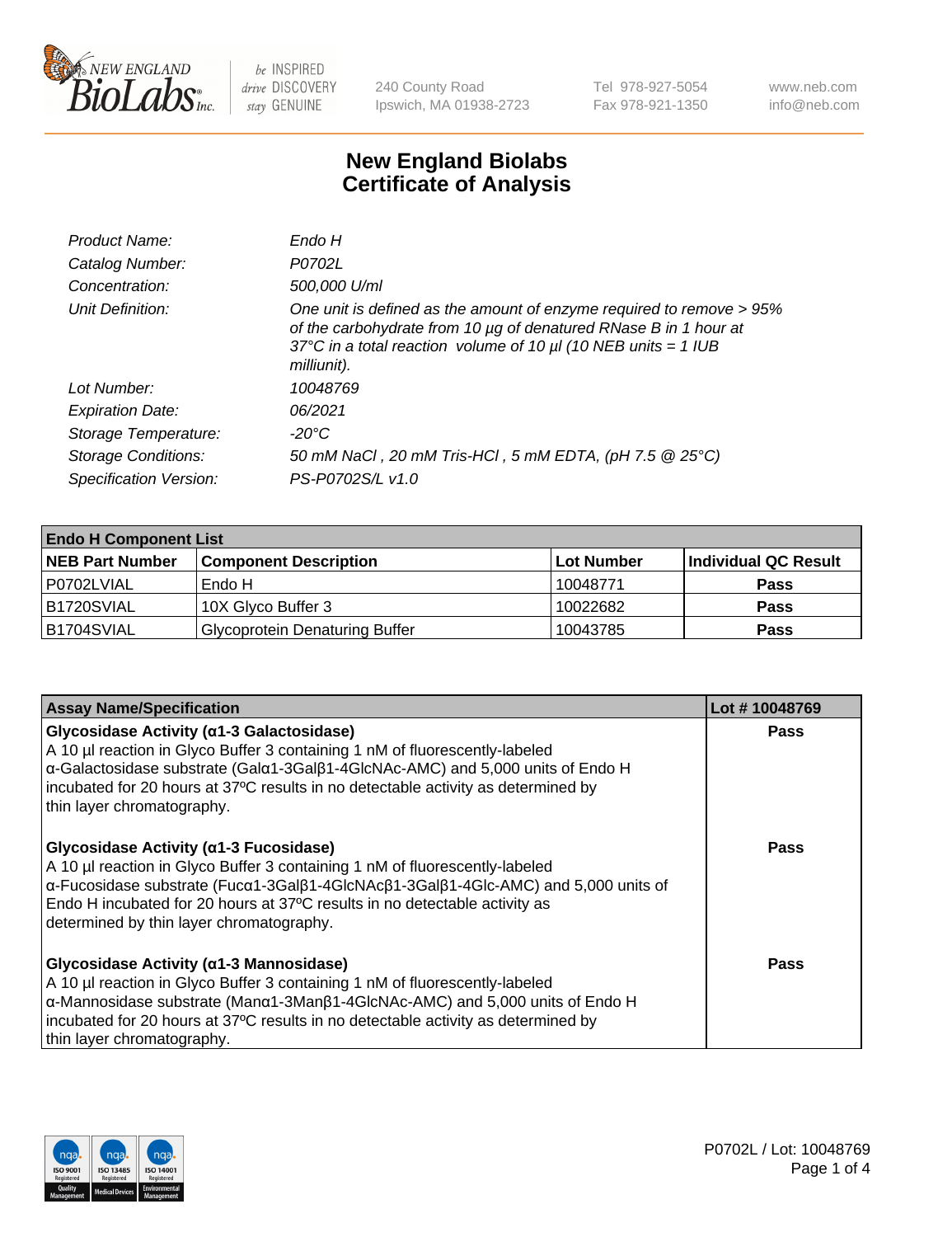

240 County Road Ipswich, MA 01938-2723 Tel 978-927-5054 Fax 978-921-1350

www.neb.com info@neb.com

| <b>Assay Name/Specification</b>                                                                                                                                                                                                                                                                                                                             | Lot #10048769 |
|-------------------------------------------------------------------------------------------------------------------------------------------------------------------------------------------------------------------------------------------------------------------------------------------------------------------------------------------------------------|---------------|
| Glycosidase Activity (α1-6 Galactosidase)<br>A 10 µl reaction in Glyco Buffer 3 containing 1 nM of fluorescently-labeled<br>α-Galactosidase substrate (Galα1-6Galα1-6Glcα1-2Fru-AMC) and 5,000 units of Endo H<br>incubated for 20 hours at 37°C results in no detectable activity as determined by<br>thin layer chromatography.                           | <b>Pass</b>   |
| Glycosidase Activity (α1-6 Mannosidase)<br>A 10 µl reaction in Glyco Buffer 3 containing 1 nM of fluorescently-labeled<br>α-Mannosidase substrate (Μanα1-6Μanα1-6(Μanα1-3)Man-AMC) and 5,000 units of Endo H<br>incubated for 20 hours at 37°C results in no detectable activity as determined by<br>thin layer chromatography.                             | <b>Pass</b>   |
| Glycosidase Activity (α1-2 Fucosidase)<br>A 10 µl reaction in Glyco Buffer 3 containing 1 nM of fluorescently-labeled<br>α-Fucosidase substrate (Fucα1-2Galβ1-4Glc-AMC) and 5,000 units of Endo H incubated<br>for 20 hours at 37°C results in no detectable activity as determined by thin layer<br>chromatography.                                        | <b>Pass</b>   |
| Glycosidase Activity (α-Neuraminidase)<br>A 10 µl reaction in Glyco Buffer 3 containing 1 nM of fluorescently-labeled<br>α-Neuraminidase substrate (Neu5Acα2-3Galβ1-3GlcNAcβ1-3Galβ1-4Glc-AMC) and 5,000<br>units of Endo H incubated for 20 hours at 37°C results in no detectable activity as<br>determined by thin layer chromatography.                 | <b>Pass</b>   |
| Glycosidase Activity (α-N-Acetylgalactosaminidase)<br>A 10 µl reaction in Glyco Buffer 3 containing 1 nM of fluorescently-labeled<br>α-N-Acetylgalactosaminidase substrate (GalNAcα1-3(Fucα1-2)Galβ1-4Glc-AMC) and 5,000<br>units of Endo H incubated for 20 hours at 37°C results in no detectable activity as<br>determined by thin layer chromatography. | <b>Pass</b>   |
| Glycosidase Activity (α-Glucosidase)<br>A 10 µl reaction in Glyco Buffer 3 containing 1 nM of fluorescently-labeled<br>α-Glucosidase substrate (Glcα1-6Glcα1-4Glc-AMC) and 5,000 units of Endo H incubated<br>for 20 hours at 37°C results in no detectable activity as determined by thin layer<br>chromatography.                                         | <b>Pass</b>   |
| Glycosidase Activity (β-Mannosidase)<br>A 10 µl reaction in Glyco Buffer 3 containing 1 nM of fluorescently-labeled<br>$\beta$ -Mannosidase substrate (Man $\beta$ 1-4Man $\beta$ 1-4Man-AMC) and 5,000 units of Endo H incubated<br>for 20 hours at 37°C results in no detectable activity as determined by thin layer<br>chromatography.                  | <b>Pass</b>   |

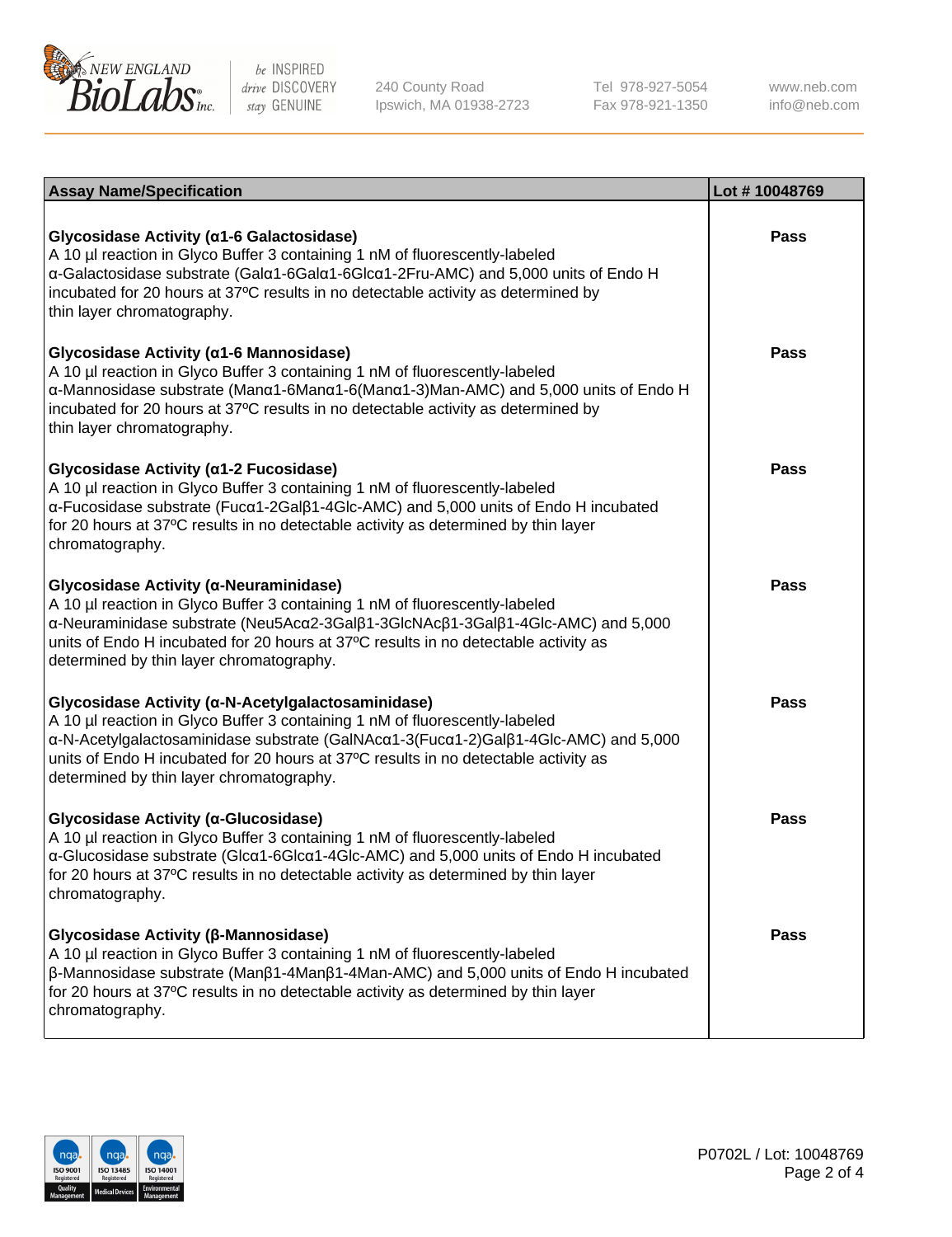

240 County Road Ipswich, MA 01938-2723 Tel 978-927-5054 Fax 978-921-1350

www.neb.com info@neb.com

| <b>Assay Name/Specification</b>                                                                                                                                                                                                                                                                                                                                      | Lot #10048769 |
|----------------------------------------------------------------------------------------------------------------------------------------------------------------------------------------------------------------------------------------------------------------------------------------------------------------------------------------------------------------------|---------------|
| Glycosidase Activity (β-N-Acetylgalactosaminidase)<br>A 10 µl reaction in Glyco Buffer 3 containing 1 nM of fluorescently-labeled<br>β-N-Acetylgalactosaminidase substrate (GalNAcβ1-4Galβ1-4Glc-AMC) and 5,000 units of<br>Endo H incubated for 20 hours at 37°C results in no detectable activity as<br>determined by thin layer chromatography.                   | Pass          |
| Glycosidase Activity (β-N-Acetylglucosaminidase)<br>A 10 µl reaction in Glyco Buffer 3 containing 1 nM of fluorescently-labeled<br>β-N-Acetylglucosaminidase substrate (GlcNAcβ1-4GlcNAcβ1-4GlcNAc-AMC) and 5,000 units<br>of Endo H incubated for 20 hours at 37°C results in no detectable activity as<br>determined by thin layer chromatography.                 | <b>Pass</b>   |
| Glycosidase Activity (β-Xylosidase)<br>A 10 µl reaction in Glyco Buffer 3 containing 1 nM of fluorescently-labeled<br>$\beta$ -Xylosidase substrate (Xyl $\beta$ 1-4Xyl $\beta$ 1-4Xyl $\beta$ 1-4Xyl-AMC) and 5,000 units of Endo H<br>incubated for 20 hours at 37°C results in no detectable activity as determined by<br>thin layer chromatography.              | <b>Pass</b>   |
| Glycosidase Activity (ß1-3 Galactosidase)<br>A 10 µl reaction in Glyco Buffer 3 containing 1 nM of fluorescently-labeled<br>$\beta$ -Galactosidase substrate (Gal $\beta$ 1-3GlcNAc $\beta$ 1-4Gal $\beta$ 1-4Glc-AMC) and 5,000 units of Endo<br>H incubated for 20 hours at 37°C results in no detectable activity as determined by<br>thin layer chromatography.  | Pass          |
| Glycosidase Activity (β1-4 Galactosidase)<br>A 10 µl reaction in Glyco Buffer 3 containing 1 nM of fluorescently-labeled<br>$\beta$ -Galactosidase substrate (Gal $\beta$ 1-4GlcNAc $\beta$ 1-3Gal $\beta$ 1-4Glc -AMC) and 5,000 units of Endo<br>H incubated for 20 hours at 37°C results in no detectable activity as determined by<br>thin layer chromatography. | <b>Pass</b>   |
| <b>Protease Activity (SDS-PAGE)</b><br>A 20 µl reaction in 1X Glyco Buffer 3 containing 24 µg of a standard mixture of<br>proteins and a minimum of 5,000 units of Endo H incubated for 20 hours at 37°C,<br>results in no detectable degradation of the protein mixture as determined by<br>SDS-PAGE with Coomassie Blue detection.                                 | <b>Pass</b>   |
| <b>Protein Purity Assay (SDS-PAGE)</b><br>Endo H is ≥ 95% pure as determined by SDS-PAGE analysis using Coomassie Blue<br>detection.                                                                                                                                                                                                                                 | <b>Pass</b>   |
| <b>Glycosidase Activity (PNGase F)</b><br>A 10 µl reaction in Glyco Buffer 3 containing 1 nM of fluorescently-labeled PNGase F<br>substrate (Fluoresceinated fetuin triantennary) and 5,000 units of Endo H incubated                                                                                                                                                | Pass          |